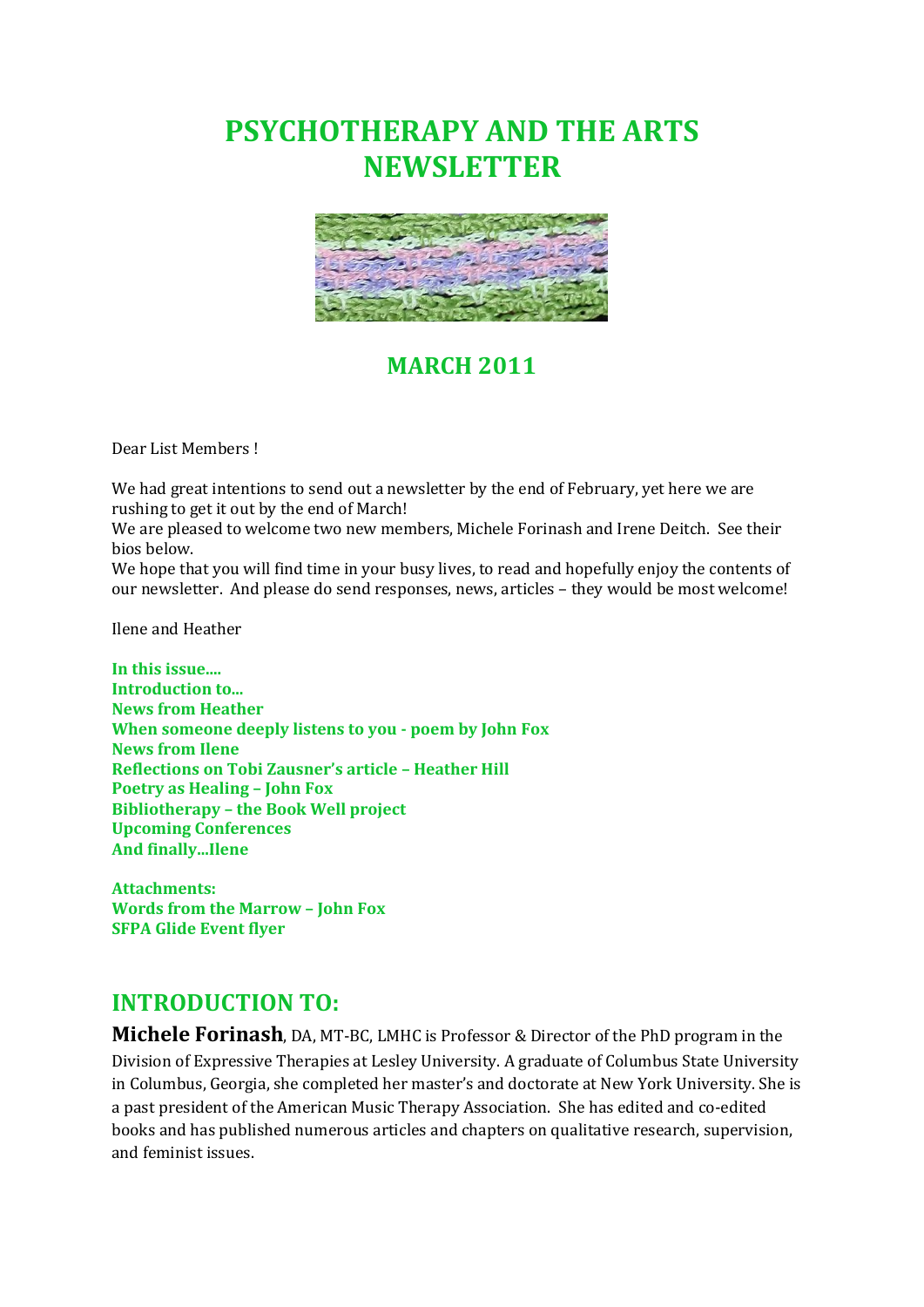Hello--My name is **Irene Deitch**. I'm a Professor Emeritus of Psychology, Chair Emeritus of OPTIONS: College Study Program for Older Adults; the past President - Media Psychology, Running Psychologists; Producer /Host of MAKING CONNECTIONS- Cable TV...a Fellow of the American Psychological Association, have a Lifetime Achievement Award from Brooklyn College and have interests in Death, Dying, Bereavement, Loss, Therapist and Death Education, Humor, Writing, Aging, Elder Abuse, Pet Loss...Public Interest Issues. I'm married with 2 children and 3 granddaughters.



## **NEWS FROM HEATHER**

This year I'm launching myself into some new areas of work, though these are still related to my key passions of dance and dementia.

Firstly, I'm starting to train care staff who work with people with dementia. I think what I offer will be a little different to traditional dementia training in that there will be a strong focus on relationship\* as the basis of good care, and on meaningfulness rather than "keeping busy" as the rationale for so-called "lifestyle" or "leisure" programs. In terms of how this will be taught, I will be drawing on different modes of learning – in particular, embodied, experiential learning. My other major project is a respite program for families with children with disabilities – called "Dance Family". Whereas respite is often, though not always, viewed as an opportunity for parents to have time away from their children, this program is about creating a space and an activity parents and children can share and enjoy together. I was a little daunted at programming for this very diverse group (parents, and children of varying disabilities and ages ranging from 8 -17), but in fact it is working very well – and everyone benefits from the diversity. I never cease to be amazed at the capacity of dance to act as an equalizer, bringing together all sorts of people in a way which honours both the similarities and the differences.

\*As I was working on this newsletter, I checked on John Fox's website (see later in newsletter), and found a poem which absolutely sums up the importance of being present in relationship:

### **When someone deeply listens to you**

When someone deeply listens to you it is like holding out a dented cup you've had since childhood and watching it fill up with cold, fresh water. When it balances on top of the brim, you are understood. When it overflows and touches your skin, you are loved.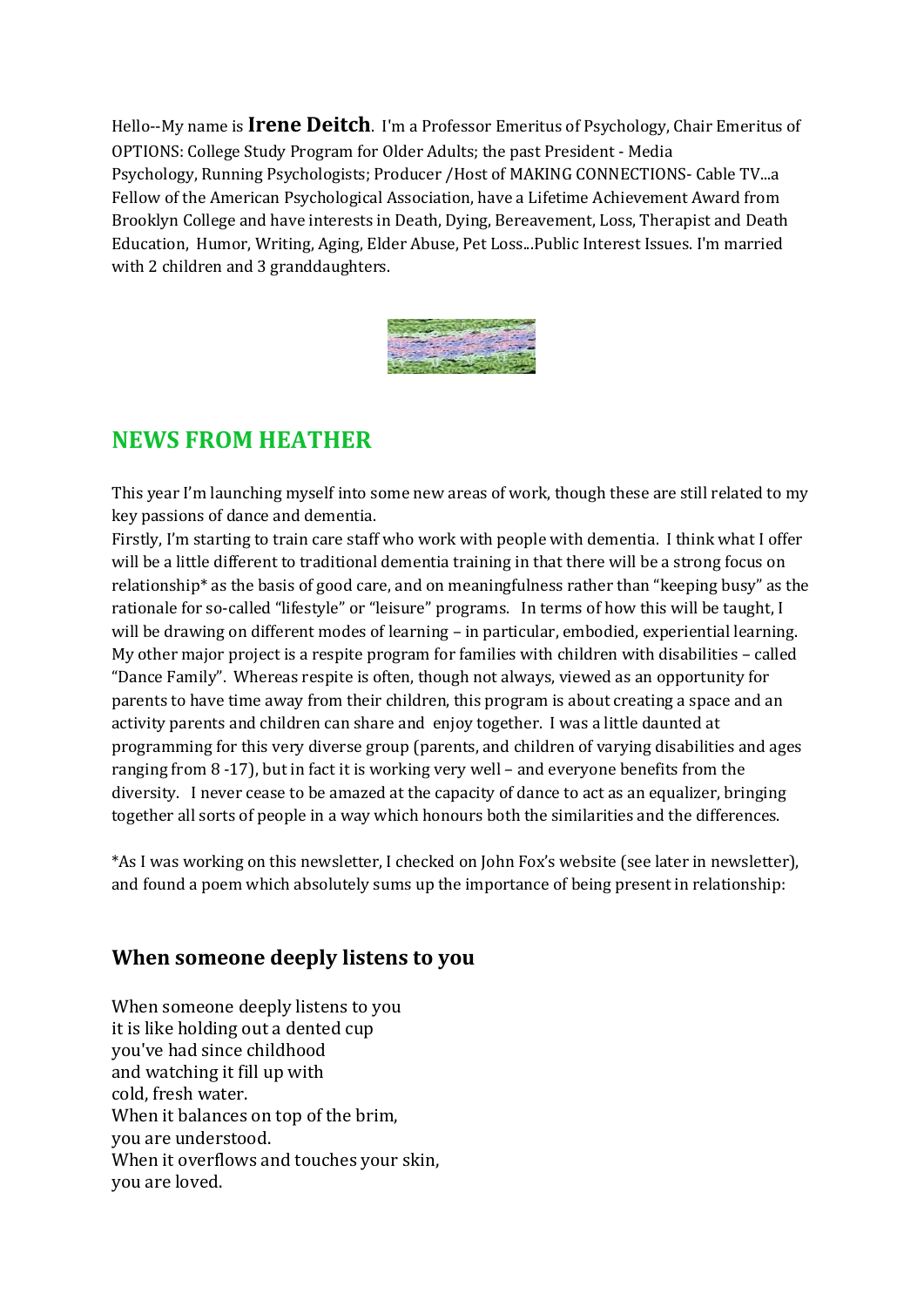When someone deeply listens to you the room where you stay starts a new life and the place where you wrote your first poem begins to glow in your mind's eye. It is as if gold has been discovered!

When someone deeply listens to you your barefeet are on the earth and a beloved land that seemed distant is now at home within you.

— John Fox



## **NEWS FROM ILENE**

As usual Ilene is involved in many events. Here are some:

#### **SCCADTA / CA Chapter - Dance/Movement Mini-Conference**

Ilene presenting on: Posttraumatic Growth and Dance Therapy (See details below under Conferences)

#### **Glide Community Wellness Fair** (flyer attached)

When Ilene Serlin was President of the San Francisco Psychological Association, she noted that the psychological association was not well-known or active in the community. This April 8, two years later, there will be a kick-off for a historic new partnership between the Psychological Association, Glide Memorial Church, Alliant University and the California Institute of Integral Studies (CIIS) with a Wellness Fair.

At this Fair will be vendors representing groups like Suicide Prevention and Depression Screening, as well as AIDS prevention and blood pressure screening. There will also be demonstrations of biofeedback, yoga, expressive therapy students from CIIS will do interactive expressive arts therapy, and Ilene Serlin will do dance movement sessions. She and colleagues will continue with a 6-week group on Stress Reduction through Movement at Glide, as well as arts therapy groups for the children's groups.

#### **APA Regular 2011 Convention Submission:**

#### **Caregiver Satisfaction and Regeneration: Whole Person Psychology**

 A whole person approach, a *Whole Person Healthcare* (Serlin, 2007a) integrates the best of medical and psychological practices into a bio/psychological/spiritual model supporting prevention, resilience and self-care. Relying on experiential as well as theoretical learning, it includes symbolic and nonverbal modes of thought and expression.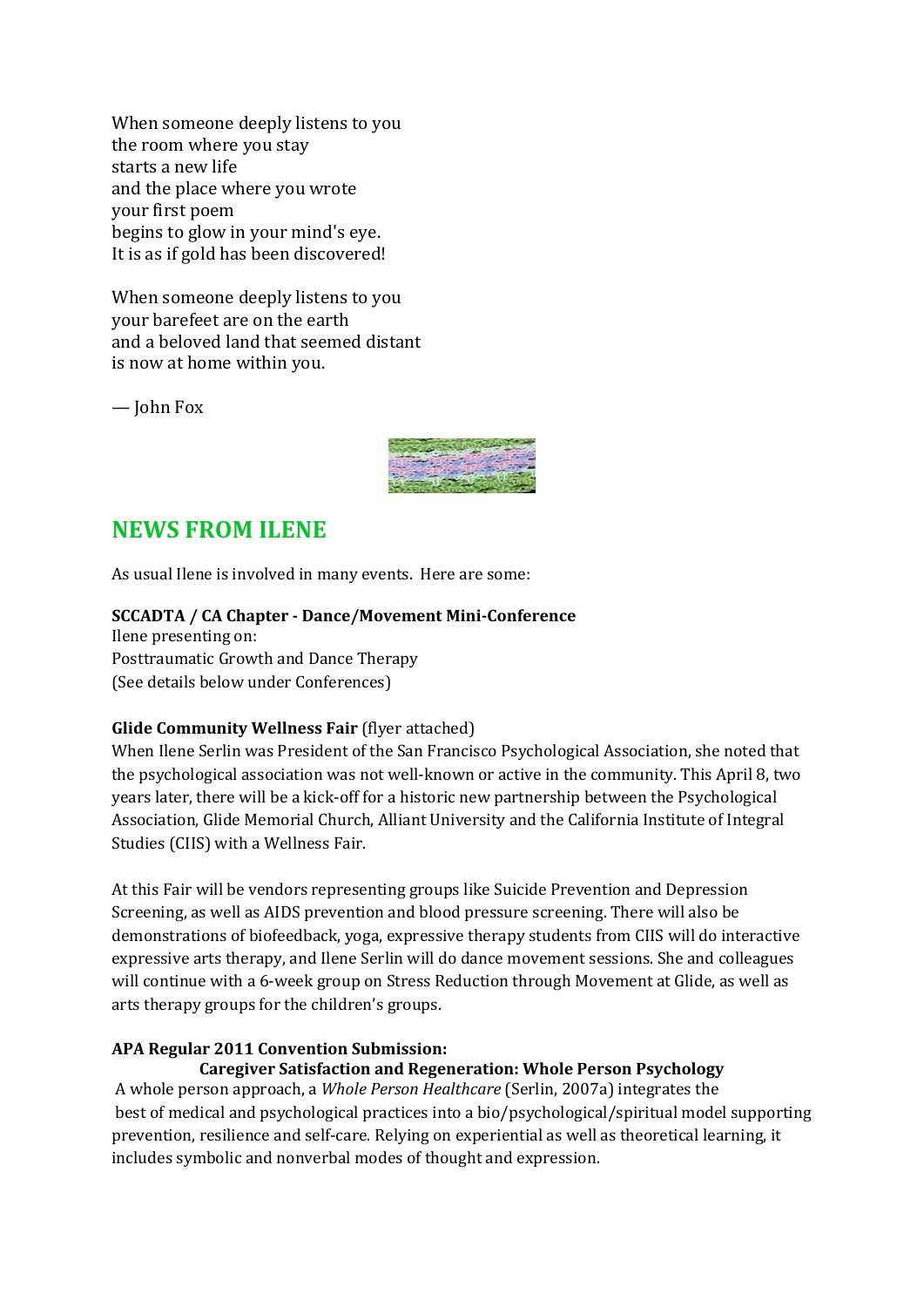Trauma is a confrontation with mortality that can bring meaning, beliefs, existential choice and a renewed will to live. Resiliency, hardiness and optimism support effective coping patterns and growth through adversity (Joseph & Linley, 2008; Maddi & Hightower, 1999; Naparstek, 2004).

In Whole Person approaches, narrative and the arts express and record life stories (May, 1975, 1989; Sarbin, 1986; Gergen, 1991) and facilitate healing (Pennebaker, 1990). A Whole Person psychotherapy embraces diversity of technique and approaches including non-verbal and multi-modal modalities like expressive therapies and mindfulness meditation (Serlin, 2007), diverse cultures and beliefs about living and dying (Sue et al, 1999). Qualities differentiating survivors from a victims include optimism, hardiness (Kobasa, 1979; Maddi and Kobasa, 1981, 1994), coherence (Antonovsky, 1979) and resiliency and define the "survivor personality" (Siebert, 1996) and "growth through adversity" (Joseph & Linley, 2008).

#### Resiliency Tools include:

*Meditation*: a family of practices that train attention and awareness, usually with the aim of fostering psychological and spiritual well being and maturities such as joy and compassion (Shapiro & Walsh, 2007).

#### *Art, Guided and Multimodal Imagery*

The imagination helps us see that all human experience is shaped by joys and suffering, celebration and mourning. Creating art is an act of courage, a leap into the void (May, 1975; Serlin, 2009b) through which we can transform terror into beauty and imagine new possibilities for the future. Other forms of movement and somatic practices deepen the body's ability to feel, releasing memories and emotions locked in the body.

#### *Caregiver Satisfaction and Regeneration: the SELAH model*

A multimodal model for promoting caregiver satisfaction and regeneration, will be presented, drawing upon perspectives of attachment theory (Mikulincer & Shaver, 2007) and the "broaden and build" theory of positive emotions (Fredrickson, 2009), as well as on research on compassion fatigue and satisfaction (Figley, 2007). This approach, developed in SELAH, the Israel Crisis Management Center, aims to enhance a sense of hopefulness, connectedness and meaning, through tapping into helpers' strengths, rather than focusing exclusively on stress management or symptom relief.

Initially developed for supporting a volunteer network of 600 volunteers providing emergency support in the aftermath of terrorist attacks and other crisis situations, this model has been applied in different trauma organizations in Israel (Pardess, 2005).

Specific modules tailored to meet the needs of various groups of professional and non professional helpers, have been developed combining outdoor and nature-based experiential activities with mindfulness training, narrative practices and verbal and non-verbal creative modalities, creating a wide spectrum of opportunities for self expression and sharing.

 Illustrations will be offered demonstrating some of the components of this modular approach and the possibilities inherent in using nature's resources and harnessing the power of metaphors of transformation and regeneration in nature.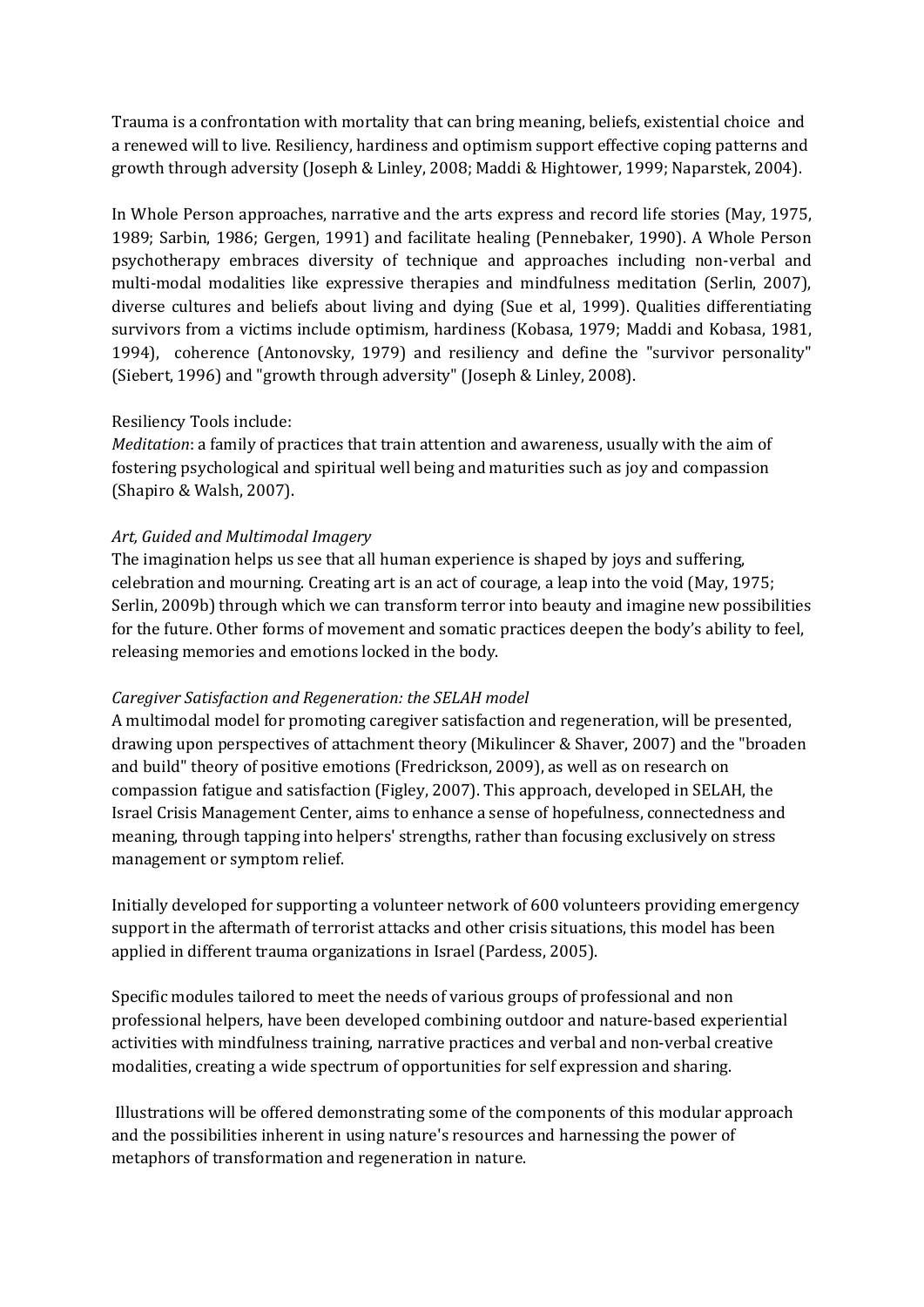Cultivating compassion for self (Gilbert, 2005) is offered as an additional key for preventing compassion fatigue and promoting satisfaction and growth among caregivers.

Empirical evidence, based on a series of three studies combining different methodologies, including a diary design and experimental design, will be presented. The findings demonstrate how heightening attachment security, through strategies such as guided imagery accessing memories of being-cared-for, can reduce the vulnerability to caregiver distress and enhance compassionate caregiving and satisfaction. Study limitations and directions for future research will be discussed, and practical implications for the development of training and support programs for trauma workers.

 Chairs: Ilene Serlin, Ph.D, BC-DMT Charles Figley, Ph.D

Participant: Eleanor Pardess, Ph.D (from Israel, Selah trauma center) Discussant: Kathryn Norsworthy, Ph.D (Chair, International section, Div. 56, Trauma Psychology, of APA

APA is from August4-7 in Washington DC. Times and place of this symposium TBA

**Discussant on a panel on Alternative and Complementary Medicine** More information on this in the next newsletter



## **REFLECTIONS ON READING TOBI ZAUSNER'S ARTICLE ON RESILIENCE AND THE ARTS. Heather Hill**

### **INTRODUCTION**

I very much enjoyed reading Tobi Zausner's article "Creativity, Resilience and Chaos Theory" in our last newsletter. It immediately sent me off into my own thoughts on resilience and the ideas I have formed about it through my work. In this postscript to Tobi's article, I hope to contribute some further perspectives from my studies around dementia and personhood, as well as to shine a light on what is perhaps a less acknowledged perspective, namely the embodied experience and expression of resilience.

But first to my starting point, which was my doctoral study of person-centred care in dementia. Rejecting a strictly biomedical perspective on Alzheimer's, psycho-social perspectives (eg Kitwood's person-centred care) suggest that dementia is not merely a result of plaques and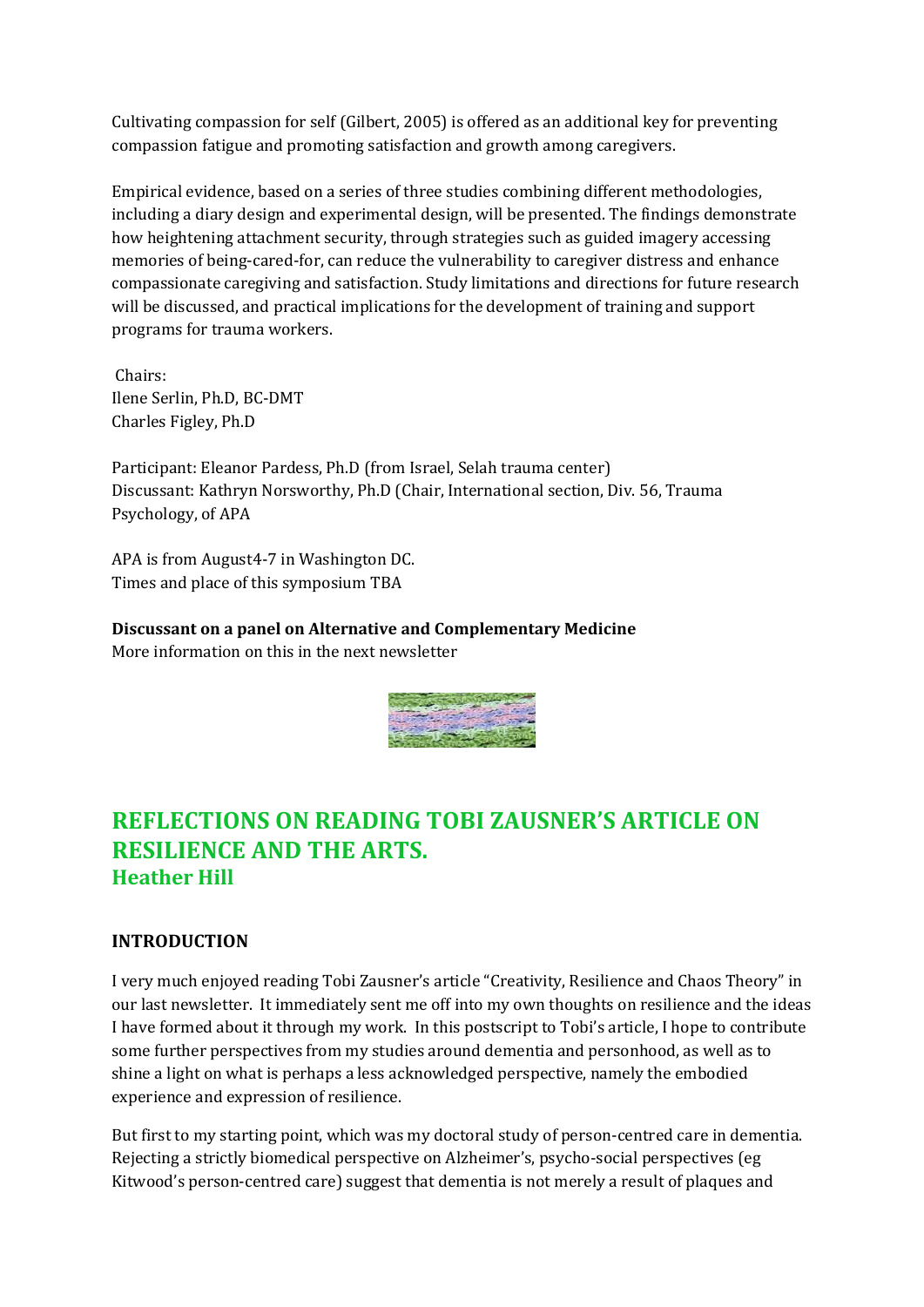tangles in the brain but rather a complex interplay of brain pathology, life events, personality, personal coping skills and the present emotional and social environments. Indeed autopsies have shown that some people whose brains show minimal pathology on autopsy exhibited extreme dementing behaviour in life, while others with massive amounts of pathology appeared cognitively intact right up to death. To me, this suggests there is some issue about resilience – the ability of the human organism to adapt, accommodate, be flexible in the face of various assaults whether they be adverse events, brain pathology, or any other challenges.

Kitwood stated that the key task in dementia care should be the maintenance of personhood. This approach to dementia care emphasises that caregivers can make a difference, by helping the person's own efforts to cope with his/her changing world, through supportive and empowering relationships and attention to the physical, emotional and social environments the person inhabits. In my studies of how best to maintain personhood, I looked at the literature on resilience and on wellbeing/flourishing for frameworks which might support different priorities of care in dementia from the current biomedical model. The latter focused on disease and the person as victim; person-centred care focused on empowering the individual and supporting their own efforts to deal with their new and ever changing situation.

### **PERSPECTIVES ON RESILIENCE**

I offer some brief notes on three theorists I found of special interest as I pursued my studies in dementia:

#### **Grotberg – resilience and children.**

Grotberg writings on children identified three major sources of resilience:

**I have** people around me who love me, and whom I can trust.

**I am** a worthwhile person

**I can** handle what comes my way, work out how to solve problems.

#### **Antonovsky's Sense of Coherence**

Some of the same concepts and themes emerge in the writings of Antonovsky. Rather than looking at the pathogens causing ill health, Antonovsky preferred to look at what kept people healthy He developed the concept of Sense of Coherence (SOC) which provided a framework and measure of a person's ability to cope - resilience. He defined the SOC as follows

"a global orientation that expresses the extent to which one has a pervasive, enduring though dynamic feeling of confidence that (1) the stimuli deriving from one's internal and external environments in the course of living are structured, predictable and explicable [comprehensibility]; (2) the resources are available to one to meet the demands posed by these stimuli [manageability]i; and (3) these demands are challenges, worthy of investment and engagement.[meaningfulness]"

This is not restricted to the personal qualities of the individual, but includes the interplay of individual resources and the demands of the environment.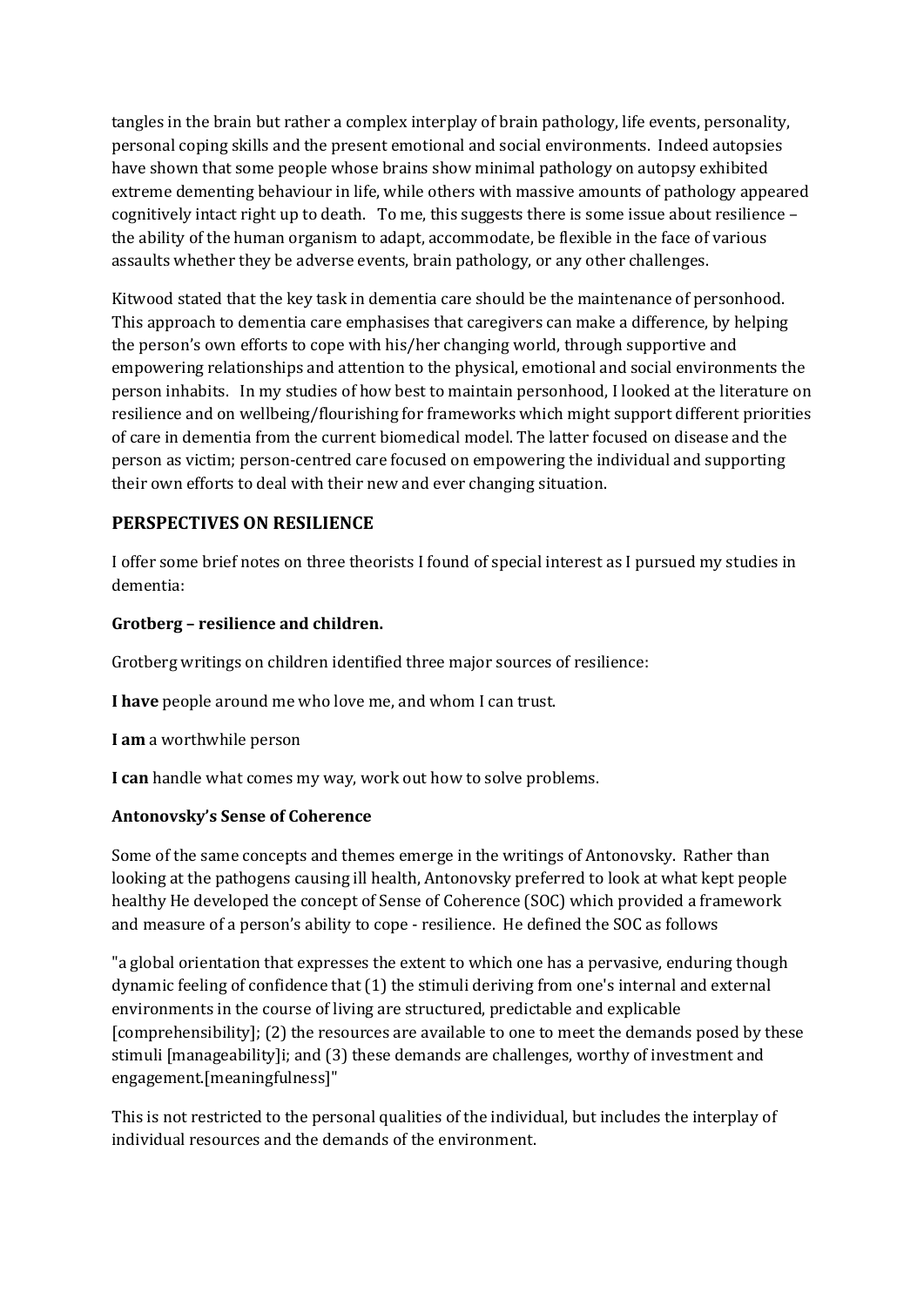#### **Csickszentmihali – flow activities.**

Csickszentmihalyi introduced the idea of flow, and named as flow activities those activities, done for their own sake, which were neither too hard (invoking anxiety nor too easy (invoking boredom). During such flow activities mind, body and emotion were united. Importantly he identifies these activities as strengthening the self. One of the flow activities he identifies is dance.

In terms of my concern with maintaining personhood in dementia, these provided some ideas as to the ways in which care staff could support and empower people with dementia.

### **RESILIENCE EMBODIED**

As a dance therapist with people with dementia as well as with adults and children with mental health issues or other disabilities, one important aspect of my work with these groups has been in the area of strengthening the self and finding a strong core which allows one to interact with but not be overwhelmed by the world. The wonderful thing about working in the dance/movement mode, is that one can "concretise" issues such as resilience.

*The experience of being centered is grounded in our sense of weight. Activating the movement potential of the pelvis awakens a true power and groundedness that allows us both to sink into the support of the earth and to reach out to others. Weight is related to support, both self-support and the capacity to encompass another's needs. (P.102)* 

### **Hendricks, G & Hendricks, K. (1983). The moving center: Exploring movement activities for the classroom. Englewood Cliffs, NJ: Prentice-Hall.**

Thus in dance/movement therapy we work with finding and strengthening one's physical centre, with exploring stability and with maintaining a strong, stable core while interacting with a changing environment. Often we see instead of a strong core from which to move out to the world, we see rigidity, tension – holding in for fear of being swallowed up by external forces. Children with an intellectual disability often have no sense of centre (Sherborne) and many movement activities can be created around this. Children enjoy "being a rock", when the child sits on the floor with legs bent, feet firmly planted on the ground and hands supporting behind him/her on the floor. Then the therapist or helpers try to move the child through sustained pushing from all sorts of different angles. The aim is not to make it too easy, rather it is to get the child to push to his/her very limits before the therapist releases her push. This exercise at a physical level tends to make the child very aware of his/her centre. As the child is pushed from different angles, the child mobilises his/her energy to meet the challenges at different parts of the body. Therapists working with children can "feed in" strength to the child, through a process of gently pressing till there is a response, pressing some more and so on – helping the child to practise using and to increase his/her strength.

I've learnt a lot about the qualities of resilience through these very physical explorations. On one occasion, I asked a group of psychiatric hospital patients to create as a whole group a stable structure. As I tested their structure, we realised that there needed to be some "give" in the structure. What became clear to me was that it is flexibility not rigidity which is the hallmark of being strong (resilient).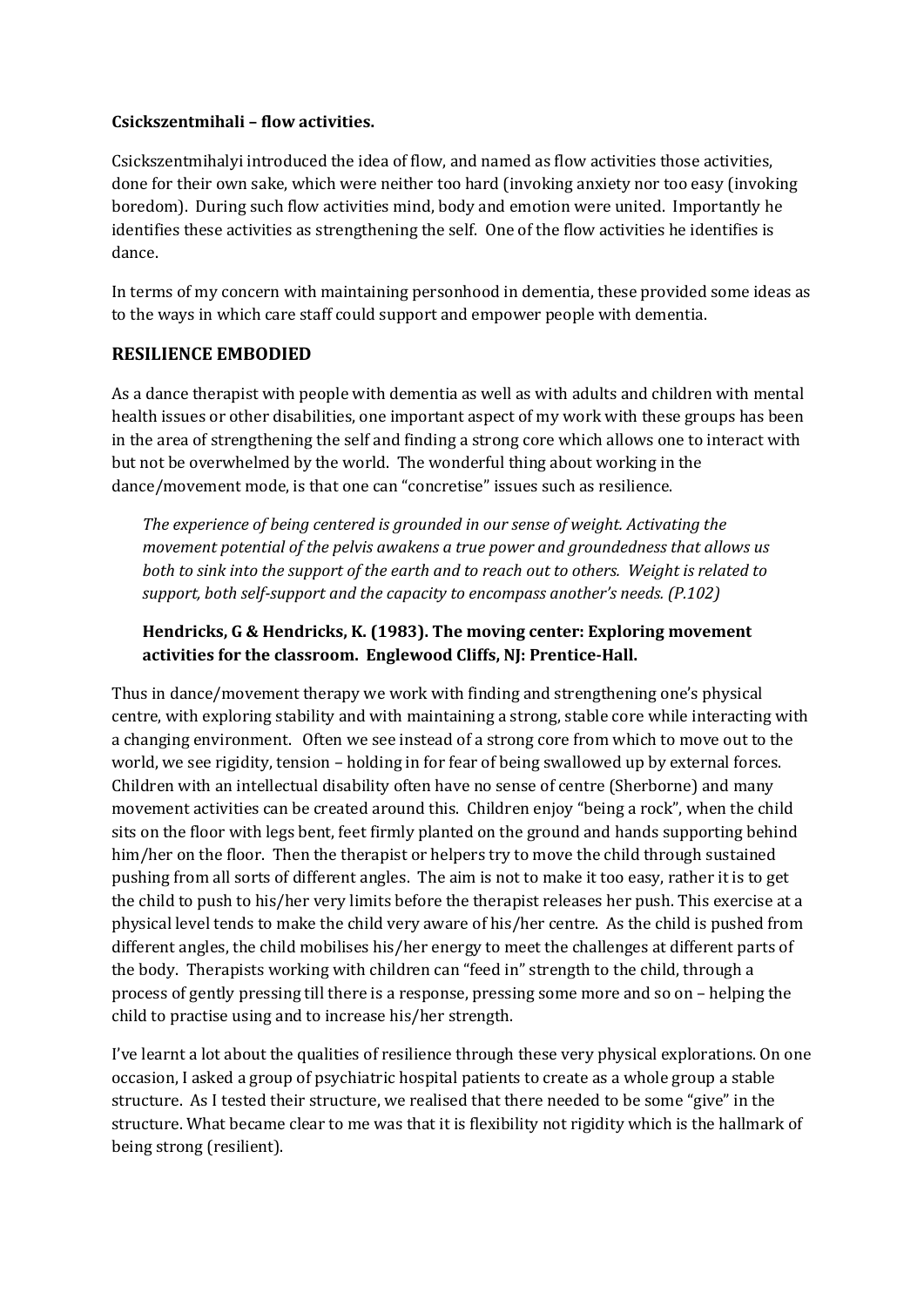Finally, I particularly like Tobi's note about resilience itself being a creative act and that every action of resilience builds on one's ability to deal with the next challenge. In my work in dementia and dance therapy, I believe that I am trying to support my clients to engage in and practice resilience in supportive and enabling emotional and social environments. I would welcome others adding new perspectives they have come across through their particular professional fields of practice and/or study.

#### **REFERENCES**:

Antonovsky, A. (1988). *Unraveling the mystery of health: How people manage stress and stay well.* San Francisco: Jossey Bass.

Csikszentmihalyi, M. (1990). *Flow: The psychology of optimal experience.* 

Grotberg, E. (1995). A guide to promoting resilience in children: Strengthening the human spirit. *Early Childhood Development: Practrice and Reflections, No. 8.* (Available from Bernard van Leer Foundation, The Hague, The Netherlands.)

Kitwood, T. (1997). Dementia reconsidered. Buckingham Open University Press. Sherborne, V. (1990). *Developmental movement for children*. Cambridge: Cambridge University Press.



## **POETRY AS HEALING**

### John Fox, in a recent email, wrote:

*I'm sending two things -- one a poem about dance written in a session at Shands Hospital in Gainesville, FL in 2004. The participants were a patient, Bertis Mackey, who was dealing with the painful effects of sickle cell, a dancer in residence (and director of the Arts in Medicine program at Shands) and myself. This was included in the film Healing Words: Poetry and Medicine. Bertis at that point had danced with Jill for nine years, since she was six and of course dealing with sickle cell. Remarkable experience to watch them, be present for that.* 

*I introduced the line "When we dance..." and they responded, as did I, once. What you read is the poem that came from that* 

### **WHEN WE DANCE**

When we dance the air softens I feel like I am floating on a cloud And the hospital disappears When we dance our hearts are beating together It feels like a field of flowers that open It is like stars that shine.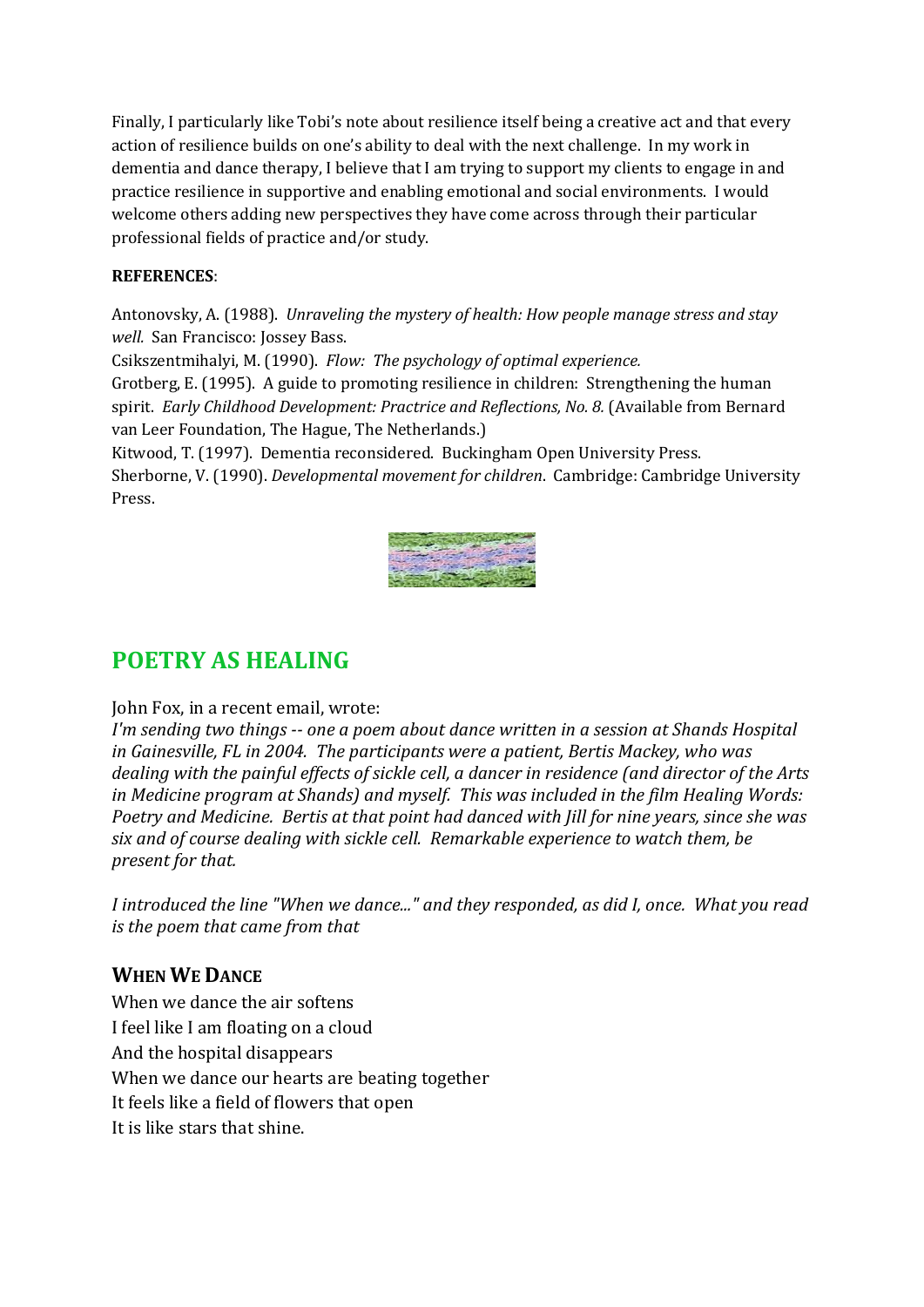When we dance I forget about the pain When we dance, I feel like it's a dream When we dance all my thoughts go away and our bodies are thinking together, It makes me really happy When we dance, I have no feelings in my body I let it all out.

*Bertis Mackey*, *Jill Sonke-Henderson*, *John Fox* from the film: *Healing Words: Poetry and Medicine* 



John's second contribution is an article, "Words from the marrow" which is being sent along with this newsletter.

For further information on the Institute for Poetic Medicine and on John's workshops, go to his website: <http://poeticmedicine.org/index.html>

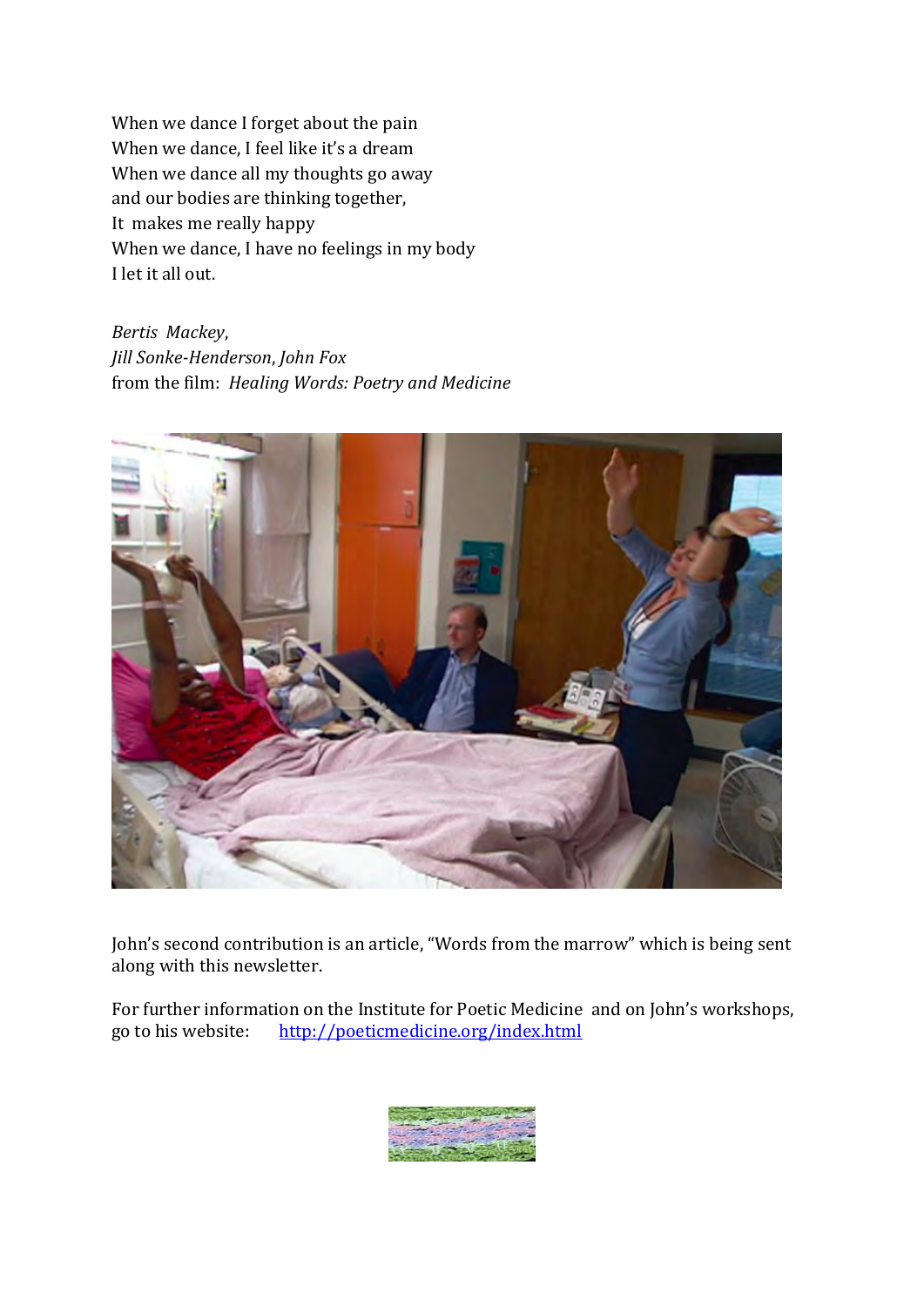## **BIBLIOTHERAPY**

I (Heather) recently read an interesting article on the "Book Well" project which has been running in Melbourne and in other towns in Victoria, Australia. According to the manager of the project it is about, moving "beyond a book-club approach to literature into a therapeutic realm". See the full article at

<http://www.theage.com.au/national/between-the-lines-20110313-1bssj.html>As a lover of books, I particularly liked the comment that the ancient Greeks often put over the entrance of their libraries the notice: "place of healing for the soul".



## **CONFERENCES**

## **SCCADTA / CA Chapter**

### **DANCE/MOVEMENT MINI-CONFERENCE**

### **May 1st, 2011 9:30 - 4:30**

#### **Anna Halprin's Historic Mountain Home Studio Kentfield, California**

*Attendance of this conference meets the qualifications for 6.0 hours of continuing education credit for DMT's as required by the American Dance Therapy Association.* 

### **SCHEDULE**

- 9:15 -- 9:30 Registration/Check In
- 9:30 -- 12:30 Morning Session Posttraumatic Growth and Dance Therapy with Ilene Serlin, Ph.D, BC-DMT
- 12:30 -1:30 Lunch Included with catering by Woodland's Market
- 1:30 -4:30 Afternoon Session -- Creative Transition with Marybeth Weinstock, Ph.D, BC-DMT And Taira Restar, M.A.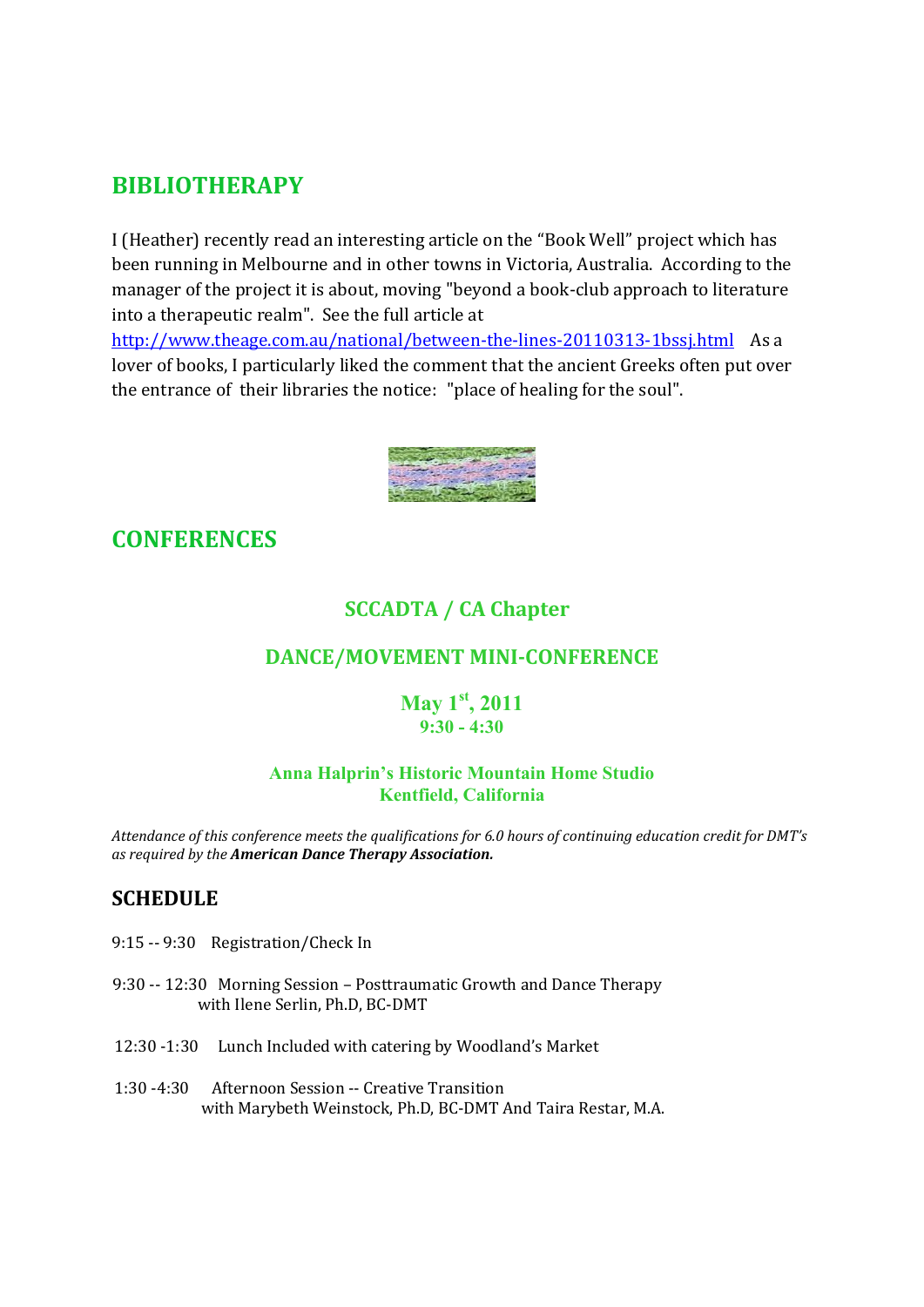#### **Morning Session: Post Traumatic Growth and Dance Therapy with Ilene Serlin, Ph.D, BC-DMT**

This workshop will include experiential and didactic components. It is becoming an established clinical observation that trauma exists in the body as well as the mind, and some specialized mind/body trainings are available. Trauma also shatters identity and experience, and nonverbal and symbolic approaches reawaken cognitive function. Approaches that integrate sensate and cognitive approaches to deal with the multiplicity of trauma experiences are needed, as well as existential approaches that deal with the confrontation with mortality.

Dance/movement therapy provides a symbolic and nonverbal approach, and is uniquely suited to working with trauma. This workshop will utilize a Posttraumatic Growth approach that is holistic and helps participants develop resiliency and courage.

Given the need for clinicians to work with returning veterans from Iraq and Afghanistan and their families, clinicians can be trained to incorporate whole person methods into their own clinical practices. Cross cultural examples from Israel and the United States will provide a context for an examination of the cultural basis for diagnoses and treatment of PTSD. A culturally sensitive understanding of trauma will explore community acceptance and resilience with symbolic enactment of fragmentation and hopes for healing.

**Dr. Ilene Serlin** is a clinical psychologist and registered dance/movement therapist. She is the founder and Director of Union Street Health Associates and the Arts Medicine Program at California Pacific Medical Center. She is a Fellow of the American Psychological Association, Past President and Council Representative of the Division of Humanistic Psychology of the American Psychological Association, on the Editorial Boards of the Arts in Psychotherapy, the Journal of Dance Therapy, and the Journal of Humanistic Psychology, and has taught and published widely in the US and abroad. Dr. Serlin's approach draws on her extensive background, training and experience in dance and the arts, Gestalt and depth psychotherapy and behavioral medicine. Website: **[www.ileneserlin.com](http://www.ileneserlin.com/)**

#### **Afternoon Session: Creative Transition with Marybeth Weinstock, Ph.D, BC-DMT and Taira Restar, M.A.**

The afternoon session will begin with Marybeth presenting the findings of her dissertation on *Women Dancers in Midlife: Coping with the Transition* and Taira discussing her work as an Arts Educator and Tamalpa Institute teacher. They will then present on how they combine their work including Anna Halprin's influence. The rest of the workshop will be a sampling of workshop experiences which have included breath, somatic movement, improvisational dance, drawing, writing, ritual and play as a means to explore, converse and celebrate the passage of a women's body into and through midlife.

**Marybeth Weinstock Ph.D., BC-DMT** has been a Dance/Movement Therapist in hospitals, schools, and in private practice for almost 40 years. Her dissertation for her Ph.D. in Clinical Psychology was entitled "Women Dancers in Midlife: Coping with the Transition". Marybeth's work is informed by her belief in and practice of meditation, transformation, and joy. Website: **[www.creativetransition.net](http://www.creativetransition.net/)**

**Taira Restar M.A.** is an ordained minister, artist, and arts educator. She is on faculty at Tamalpa Institute. She teaches and performs with her mentor, Anna Halprin. Taira has worked with children and adults for over 25 years. Website: **[www.tairarestar.com](http://www.tairarestar.com/)**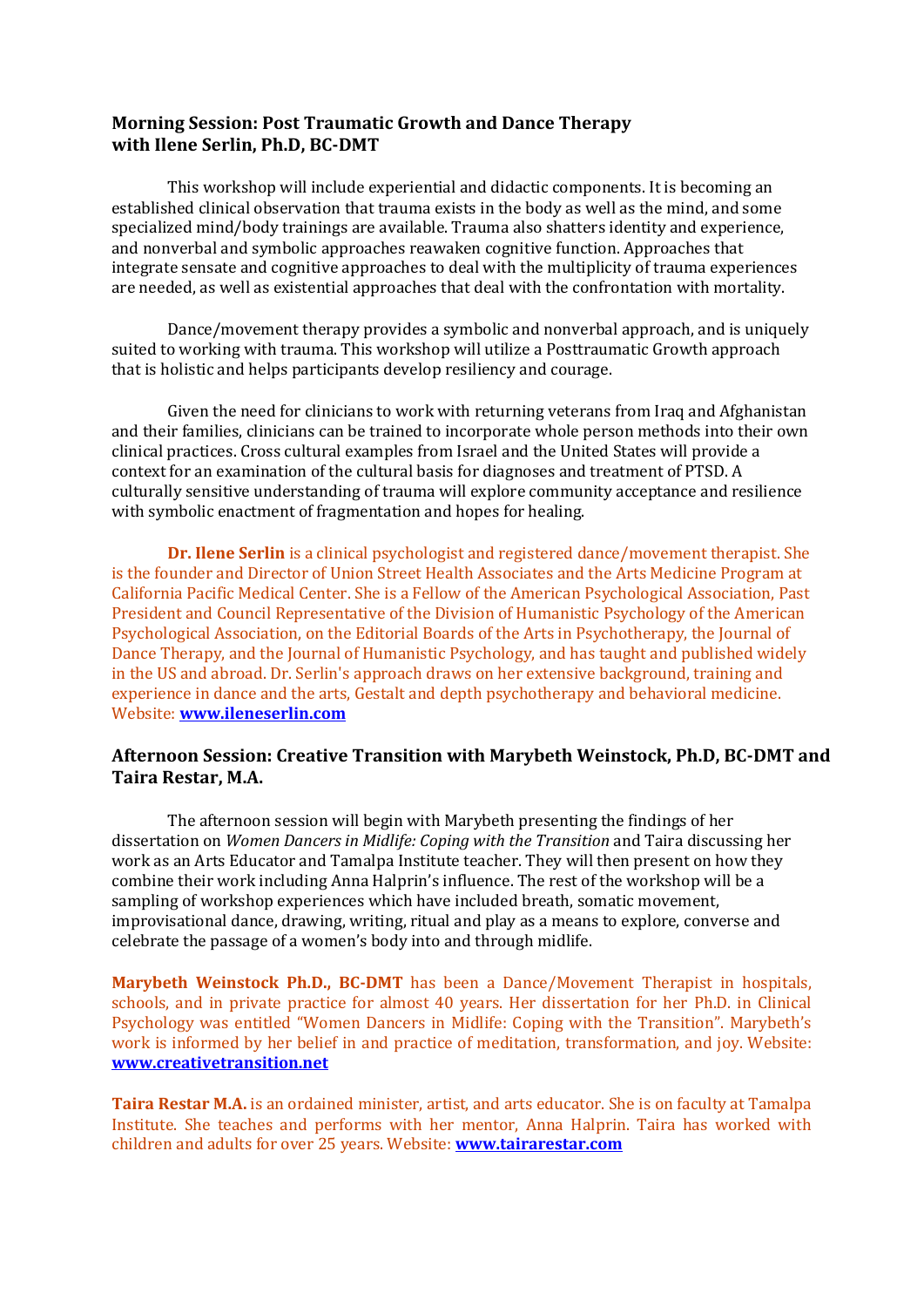Directions to Mountain Home Studio. Website[: www.annahalprin.org](http://www.annahalprin.org/)

#### **Mountain Home Studio**

**15 Ravine Way Kentfield, CA 94904**

#### **From San Francisco:**

Take Highway 101 North over the Golden Gate Bridge. Take the San Anselmo exit which will put you on Sir Francis Drake Boulevard, heading West. Turn left onto College Avenue. Pass College of Marin. At the stop sign, turn right onto Woodland Road (the Exxon gas station is on your right) Then turn right onto Goodhill Road. Take Goodhill up the mountain 1 mile and then turn left onto Crown Road, And left again on Ravine Way (the first street after Crown). Mountain Home Studio is at the end of Ravine Way. Park along the right hand side of Ravine Way, not in the turnaround. If the parking spaces are all full, park on Crown Road and walk down. As you approach the end of Ravine Way (a private driveway and residence will be straight ahead), enter through the wooden gate to the right of the SENSO UNICO sign. Walk down the long stretch of stairs. At the bottom is the entrance to the lounge, where registration takes place. The studio is above the lounge.

#### **From the North:**

Take Highway 101 south to Sir Francis Drake Boulevard/San Anselmo exit. Turn right onto Sir Francis Drake Boulevard - heading West. Follow the same directions as above.

#### **From the East Bay:**

After crossing Richmond Bridge, take the exit for Sir Francis Drake Blvd. This will take you under Highway 101 and onto Sir Francis Drake Blvd. Follow directions as above.

### **\*\*For workshop logistics contact Gwen Angert, Programming Chair[: gwengym@aol.com](mailto:gwengym@aol.com) Phone: 562-221-**

**2790**

#### **Registration Form**

Name \_\_\_\_\_\_\_\_\_\_\_\_\_\_\_\_\_\_\_\_\_\_\_\_\_\_\_ Address \_\_\_\_\_\_\_\_\_\_\_\_\_\_\_\_\_\_\_\_\_\_\_\_\_\_\_

 $\mathcal{L}_\text{max} = \frac{1}{2} \sum_{i=1}^{n} \frac{1}{2} \sum_{i=1}^{n} \frac{1}{2} \sum_{i=1}^{n} \frac{1}{2} \sum_{i=1}^{n} \frac{1}{2} \sum_{i=1}^{n} \frac{1}{2} \sum_{i=1}^{n} \frac{1}{2} \sum_{i=1}^{n} \frac{1}{2} \sum_{i=1}^{n} \frac{1}{2} \sum_{i=1}^{n} \frac{1}{2} \sum_{i=1}^{n} \frac{1}{2} \sum_{i=1}^{n} \frac{1}{2} \sum_{i=1}^{n} \frac{1$ 

 $\frac{1}{2}$  ,  $\frac{1}{2}$  ,  $\frac{1}{2}$  ,  $\frac{1}{2}$  ,  $\frac{1}{2}$  ,  $\frac{1}{2}$  ,  $\frac{1}{2}$  ,  $\frac{1}{2}$  ,  $\frac{1}{2}$  ,  $\frac{1}{2}$  ,  $\frac{1}{2}$  ,  $\frac{1}{2}$  ,  $\frac{1}{2}$  ,  $\frac{1}{2}$  ,  $\frac{1}{2}$  ,  $\frac{1}{2}$  ,  $\frac{1}{2}$  ,  $\frac{1}{2}$  ,  $\frac{1$ Phone \_\_\_\_\_\_\_\_\_\_\_\_\_\_\_\_\_\_\_\_\_\_\_\_\_\_\_  $E$ -mail

Make Check Payable to SCCADTA (soon to be California Chapter of the ADTA) Mail Check and This PageTo: Claudine Magsam, Treasurer 12161 W. Sunset Blvd. Los Angeles, CA 90049

**Fees**  *Pre-register by April 1st, 2011*  \$65 SCCADTA members \$75 Non-Member

*Pay at the Door:*  \$75 SCCADTA member \$85 Non-Member \*\*Master's level Students Flat Rate of \$40 For registration concerns, contact Claudine Magsum, Treasurer, at [claudinedmt@yahoo.com](mailto:claudinedmt@yahoo.com)